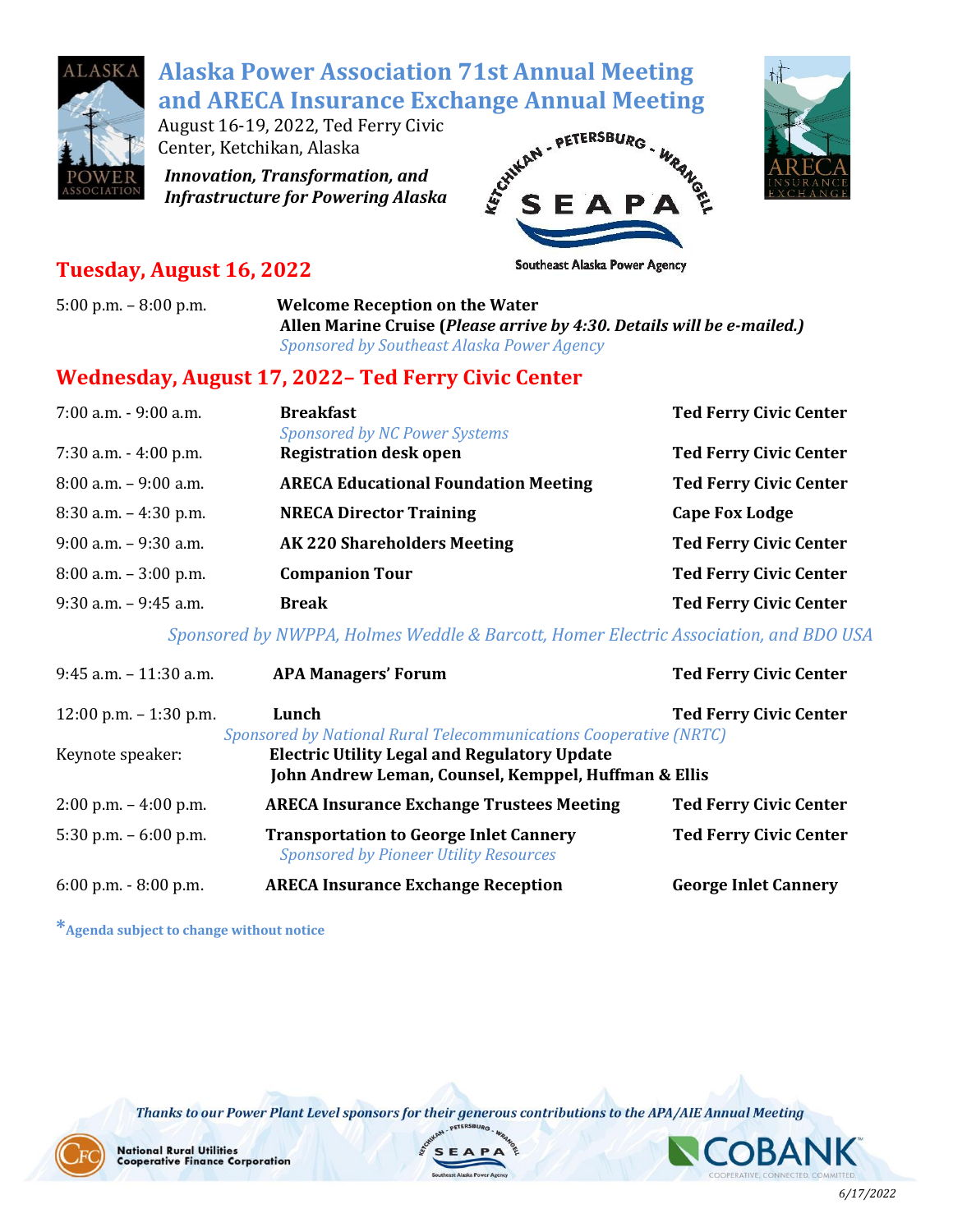## **Thursday, August 18, 2022 – Ted Ferry Civic Center**

| 7:00 a.m. - 9:00 a.m.                      | <b>Breakfast</b>                                                                                                                                                                                                                                                                                                                                                                                                                        | <b>Ted Ferry Civic Center</b> |
|--------------------------------------------|-----------------------------------------------------------------------------------------------------------------------------------------------------------------------------------------------------------------------------------------------------------------------------------------------------------------------------------------------------------------------------------------------------------------------------------------|-------------------------------|
| 7:30 a.m. - 2:00 p.m.                      | Sponsored by Kotzebue Electric Association<br><b>Registration desk open</b>                                                                                                                                                                                                                                                                                                                                                             | <b>Ted Ferry Civic Center</b> |
| 8:00 am - 10:00 am                         | <b>APA General Session I</b>                                                                                                                                                                                                                                                                                                                                                                                                            | <b>Ted Ferry Civic Center</b> |
| $8:00$ am $- 8:05$ a.m.                    | Sponsored by Kemppel, Huffman & Ellis, PC<br><b>Welcome Remarks</b>                                                                                                                                                                                                                                                                                                                                                                     |                               |
|                                            | <b>APA President Trey Acteson,</b><br><b>CEO, Southeast Alaska Power Agency</b>                                                                                                                                                                                                                                                                                                                                                         |                               |
| $8:05$ am $-9:05$ a.m.                     | <b>Washington Clean Energy Standard</b><br>Kent Lopez, Former CEO, Washington Rural Electric Cooperative Assoc.                                                                                                                                                                                                                                                                                                                         |                               |
| $9:10$ a.m. $-10:20$ a.m.                  | CEO Roundtable - The Issues Facing Alaska's Electric Utilities<br>Moderator- Crystal Enkvist, Executive Director, Alaska Power Association<br><b>Travis Million, CEO, Copper Valley Electric Association</b><br>Will Chaney, CEO, Nushagak Electric & Telephone Cooperative<br>Bill Stamm, CEO, Alaska Village Electric Cooperative<br>Tony Izzo, CEO, Matanuska Electric Association<br>John Burns, Golden Valley Electric Association |                               |
| 10:20 a.m. - 10:30 a.m.                    | <b>Break</b><br>Sponsored by Copper Valley Electric Association and Alaska Electric Light & Power                                                                                                                                                                                                                                                                                                                                       | <b>Ted Ferry Civic Center</b> |
| 10:30 am - 12:00 pm                        | <b>APA General Session II</b>                                                                                                                                                                                                                                                                                                                                                                                                           | <b>Ted Ferry Civic Center</b> |
| 10:30 a.m.                                 | <b>Sponsored by Homestead Funds</b><br>Southeast Alaska Power Agency Project Update<br>Trey Acteson, CEO, Southeast Alaska Power Agency                                                                                                                                                                                                                                                                                                 |                               |
| 11:00 a.m. $- 12:00$ p.m.                  | <b>Trade Association Reports</b><br>APA President Report: Trey Acteson CEO, Southeast Alaska Power Agency<br>APA Treasurer Report: Jodi Mitchell, CEO, Inside Passage Electric Cooperative<br>AK CARE Report: Henry Strub, Director, Nushagak Cooperative<br><b>NRECA Director Report: Meera Kohler</b><br>APA Executive Director Report: Crystal Enkvist, Executive Director, APA                                                      |                               |
| $12:00$ p.m. $-1:30$ p.m.                  | Lunch                                                                                                                                                                                                                                                                                                                                                                                                                                   | <b>Ted Ferry Civic Center</b> |
| Speaker:                                   | <b>Sponsored by Barrow Utilities and Electric Cooperative</b><br>Andrew Don, CEO, National Rural Utilities Cooperative Finance Corporation                                                                                                                                                                                                                                                                                              |                               |
| $2:00$ p.m. $-4:00$ p.m.                   | <b>APA Board of Directors meeting</b>                                                                                                                                                                                                                                                                                                                                                                                                   | <b>Ted Ferry Civic Center</b> |
| 5:30 p.m. $-6:00$ p.m.                     | <b>Cocktails and Silent Auction Viewing</b>                                                                                                                                                                                                                                                                                                                                                                                             | <b>Ted Ferry Civic Center</b> |
| 6:00 p.m. $- 7:00$ p.m.                    | <b>Buffet Dinner</b>                                                                                                                                                                                                                                                                                                                                                                                                                    | <b>Ted Ferry Civic Center</b> |
| 7:00 p.m. $-8:00$ p.m.<br>Banquet speaker: | <b>Awards Banquet Program</b><br>John Graves, Vice President, Association Finance,<br><b>CoBank Treasury Group</b>                                                                                                                                                                                                                                                                                                                      | <b>Ted Ferry Civic Center</b> |
| $8:00$ p.m. $-9:00$ p.m.                   | <b>ARECA Educational Foundation Auction</b>                                                                                                                                                                                                                                                                                                                                                                                             | <b>Ted Ferry Civic Center</b> |

Thanks to our Power Plant Level sponsors for their generous contributions to the APA/AIE Annual Meeting



**OBAN** IΚ COOPERATIVE, CONNECTED, COMMITTED.